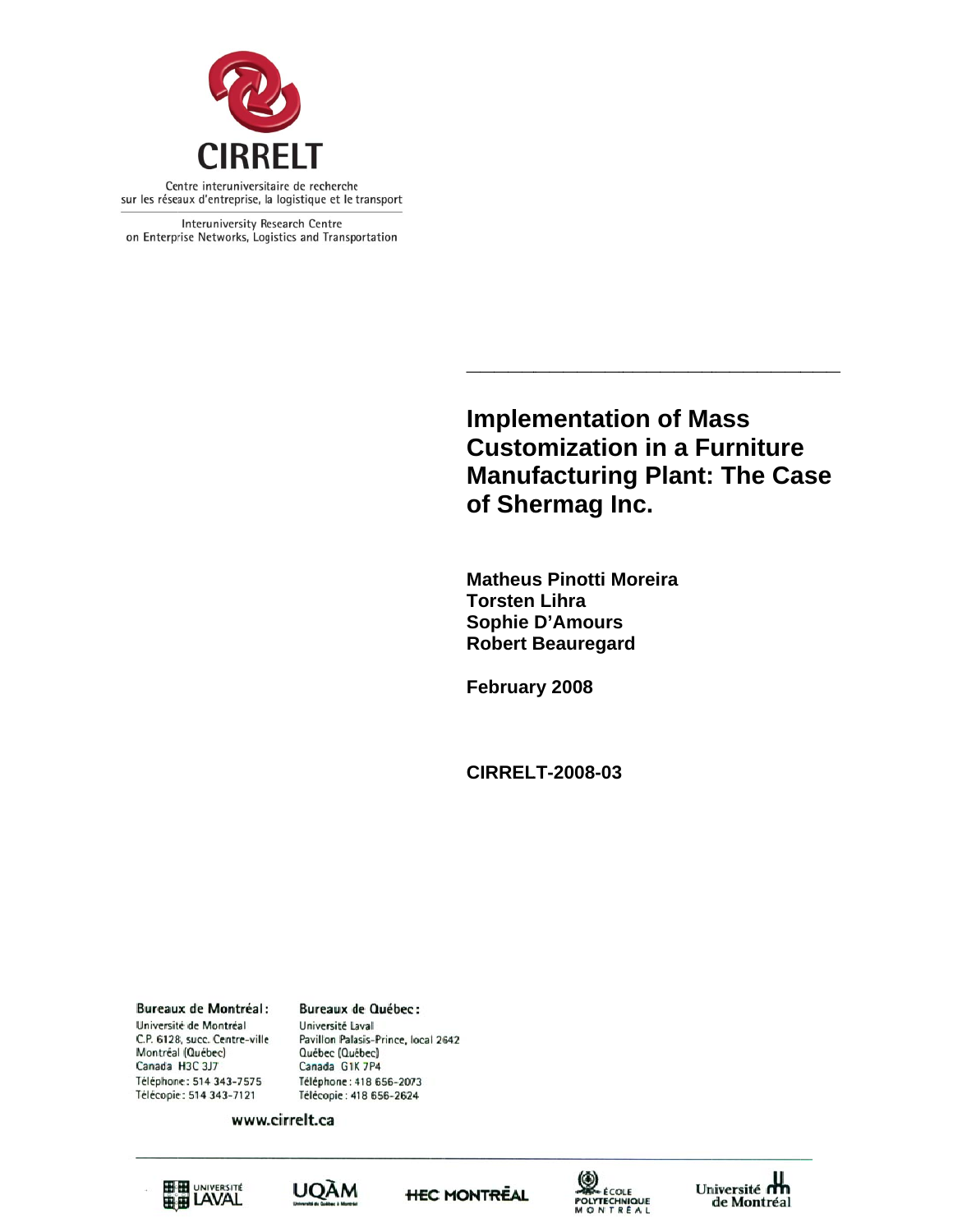# **Implementation of Mass Customization in a Furniture Manufacturing Plant: The Case of Shermag Inc.**

# Matheus Pinotti Moreira<sup>1,2\*</sup>, Torsten Lihra<sup>1,3</sup>, Sophie D'Amours<sup>1,2</sup>, Robert Beauregard<sup>1,3</sup>

1 Interuniversity Research Centre on Enterprise Networks, Logistics and Transportation (CIRRELT)

- 2 Département de génie mécanique, Université Laval, Pavillon Adrien-Pouliot, Québec, Canada G1K 7P4
- <sup>3</sup> Département des sciences du bois et de la forêt, Université Laval, Pavillon Abitibi-Price, Université Laval, Québec, Canada G1K 7P4

**Abstract.** Shermag Inc. is a major Canadian wood household furniture manufacturer, its main markets being the USA and Canada. Founded in 1977, the company applied successfully mass production concepts to gain market shares. Due to a changing business environment and increasing competition Shermag decided to improve its value offer by implementing a mass customization concept for its Canadian plants. The present paper describes the economic changes in the North American furniture industry. A mass customization model adapted to the furniture industry is introduced. The main challenges to implement mass customization in a mass production furniture company are highlighted based on the Shermag case study. Mass customization implementation was still ongoing at the time of editing the present paper, but Shermag's management agreed that it had a positive impact on production flexibility, inventory levels, daily scheduling and most importantly sales volume.

**Keywords**. Competitive advantage, strategical change, change management, organizational restructuration.

**Acknowledgements.** The authors first would like to thank SHERMAG Inc. for its remarkable collaboration throughout the project. In particular, we wish to thank Mr. Guy Cardinal, Vice-president (manufacturing), for his continual support and leading research. The authors would also like to acknowledge the financial and structural support from FORAC and its business partners, including the Natural Sciences and Engineering Research Council of Canada (CRSNG). We would also like to extend our sincere thanks to FPInnovations - Forintek and the Industrial Chair on Engineered Wood Products for Structural and Appearance Applications (CIBISA).

Results and views expressed in this publication are the sole responsibility of the authors and do not necessarily reflect those of CIRRELT.

Les résultats et opinions contenus dans cette publication ne reflètent pas nécessairement la position du CIRRELT et n'engagent pas sa responsabilité.

**\_\_\_\_\_\_\_\_\_\_\_\_\_\_\_\_\_\_\_\_\_\_\_\_\_\_\_\_\_**

<sup>\*</sup> Corresponding author: Matheus.PinottiMoreira@cirrelt.ca

Dépôt légal – Bibliothèque nationale du Québec, Bibliothèque nationale du Canada, 2008

<sup>©</sup> Copyright Pinotti Moreira, Lihra, D'Amours, Beauregard and CIRRELT, 2008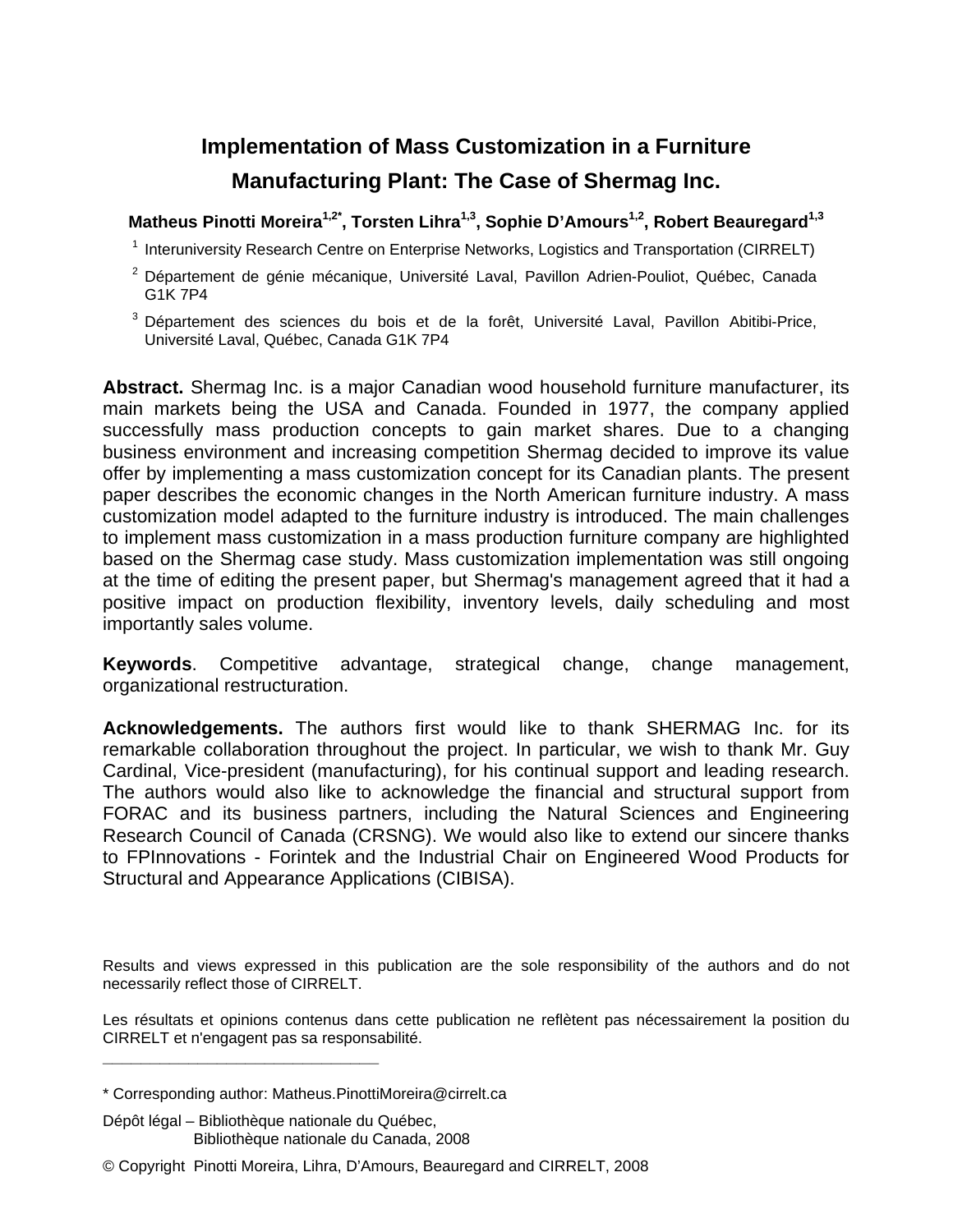### **Mass Customization market and industry environment**

Competition from low labor cost countries, which have dramatically increased their exports to the U.S. over the past few years, has led to serious downsizing in the U.S. furniture industry (Buehlmann *et al.* 2004, Hilsenrath and Wonacott 2002). This happened in a favorable market environment for furniture over the past few years. The North American furniture market is predicted to continue its growth at a moderate pace following the demographics and income forecasts of Americans (Schuler and Buehlmann 2003, Bullard and West 2002). In particular, the American population is characterized by the presence of about 76 million baby boomers, many of whom are in good financial shape. This group represents the most important market segment of the furniture industry into the foreseeable future since they generally have better than average income and a preference for personalized products. To satisfy their particular needs and demands, price is not the main sales argument. Available options to customize the product, pre- and post sales service, and delivery time influence their decision to buy a product. Schuler and Buehlmann (2003) forecast an increasing market share of customized products over the next several decades (Figure 1).

Mass customization (MC), for a variety of reasons, is considered a promising approach for domestic manufacturers to maintain and grow their operation (Buehlmann 2004). Standardized, mass-produced furniture is made more cheaply, at similar or better quality, in low-cost offshore countries. Mass customized furniture gives producers who are close to customers a sustainable competitive advantage. Therefore, the domestic furniture industry should be aggressive at exploring and implementing opportunities to manufacture mass customized furniture.

The objective of this paper is to review the mass customization concept, to propose an application and to explore the challenges to adopt such strategy in the north-american furniture sector through a case study. The present paper also proposes that the level of MC offered by furniture industry sub-sectors is correlated with loss of market share of domestic manufacturers.



# **Figure 1. Market share of standardized, mass produced versus customized products (Source: Schuler and Buehlmann 2003).**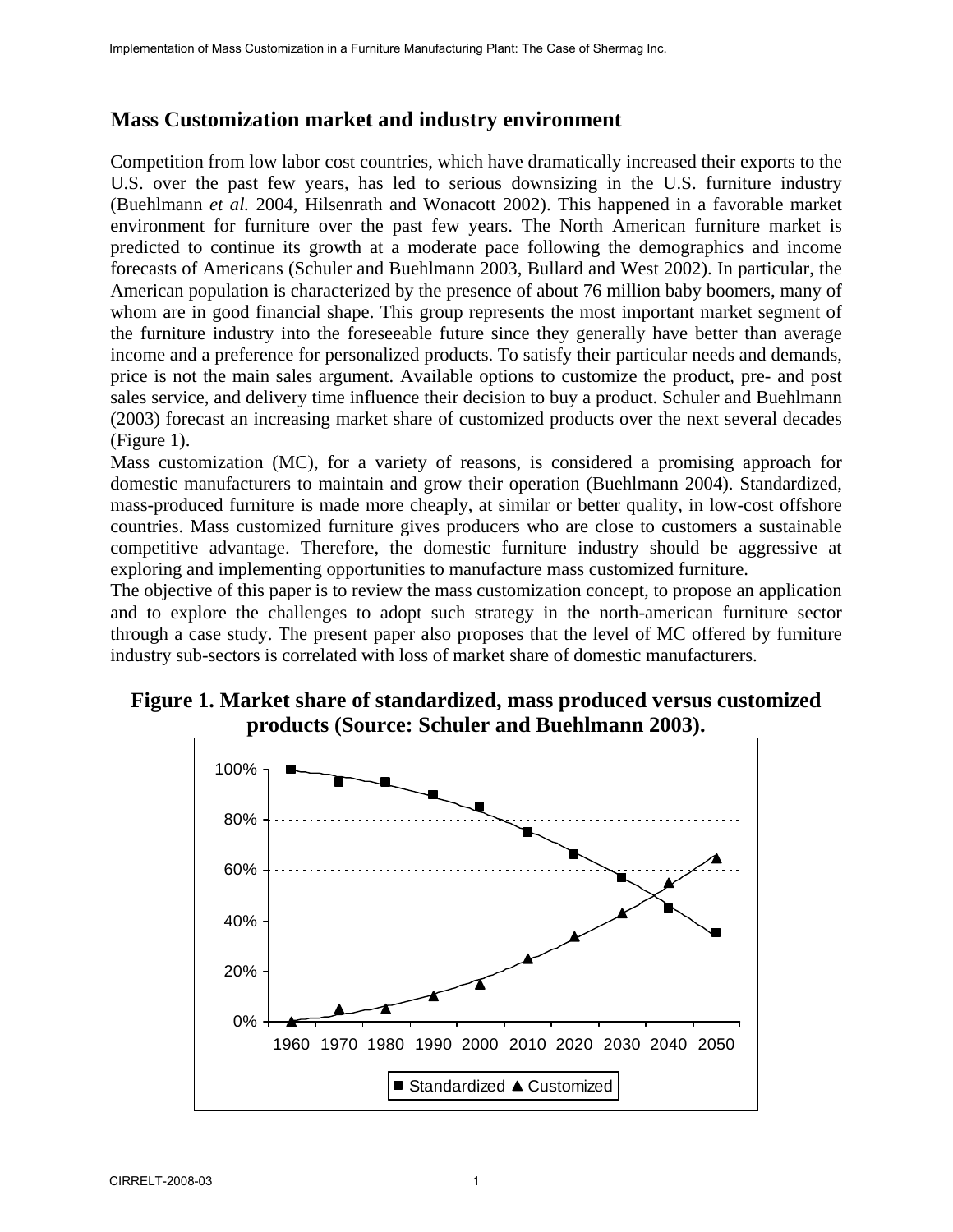#### **Mass customization concept for the furniture industry**

In 1987 Stanley M. Davis introduced the term « mass customization » in his book *Future Perfect*. He described mass customization (MC) as a trend towards the production and distribution of individually customized goods and services for mass markets. The idealized definition of the concept may be stated as a business strategy for profitably providing customers with anything they want, anytime, anywhere, in anyway (Hart 1995). As an ideal, this definition can only be approached but never truly reached by a company. A more practical description of MC relates to the ability of a business entity to provide customized products or services in high volumes with short lead times through flexible processes at costs similar to standardized mass products (Silveira *et al.* 2001; Hart 1995). Pine (1993) considers MC as the historical successor of mass production while Kotha (1995) or Westbrook & Williamson (1993) see it as a system that may co-exist with mass production. Products can be customized in many different ways but MC is always achieved through manufacturing to order.

Taxonomies for MC and manufacturing without finished goods inventories have been proposed by numerous authors (Amaro *et al*. 1999; Gilmore & Pine 1997; Hart 1995; Lampel & Mintzberg 1996). Montreuil & Poulin (2005) propose a personalization framework containing eight levels. The following framework has been adapted here for the furniture manufacturing industry:

1. Popularizing: the mass producers' solution to customization, offers a limited number of furniture collections or furniture items that can be stocked by the retailer. Focus is on evolving the popular product mix in line with evolving customer needs. These items are sold off-the-shelf and are often positioned at the low end of the furniture price structure.

2. Varietizing: the objective is to offer a broader range of furniture models covering a wide range of customer needs. Retailers pick those they want to offer off-the-shelf and rely on quick delivery from the distribution network for fast replenishment. Most often variety is achieved with relatively simple changes to the standard product line, such as adding additional color options or furniture items to a furniture collection. Another simple example of varietizing may be shipping standardized furniture in boxes showing the logo of the retail store, which also increases perceived variety.

3. Accessorizing: refers to the production of standard core modules that may be personalized by adding accessories from a specified set of options. Particular types of finishing are also considered as an accessory. Final assembly of accessorized products is performed either by the customer, the retailer or the manufacturer.

4. Configuring: offers end-users the opportunity to design furniture from a set of standard components or modules. Configuring may be performed directly by the end user through the use of software tools and samples or it may be realized with the assistance of trained sales representatives.

5. Tailoring: Product designed/engineered to customer needs. The customer is closely involved in the product specification and realization process. It removes the strict adherence to a pre-defined set of variety. However, limits are defined as boundaries of what can be manufactured efficiently and not as a given set of pre-defined objects as is the case of configuring. Tailoring may be offered to end users or to retailers. Furniture manufacturers often offer tailored, exclusive collections to major retail accounts.

6. Servicing: refers to assisting the customer in developing a complete home (room) furnishing concept. Within this concept, furniture may be personalized by any of the seven other options of the model. In addition to the desired furniture, the end user receives the service of a professional designer to add other furniture pieces, accessories, moldings, colors, or wall paper to match his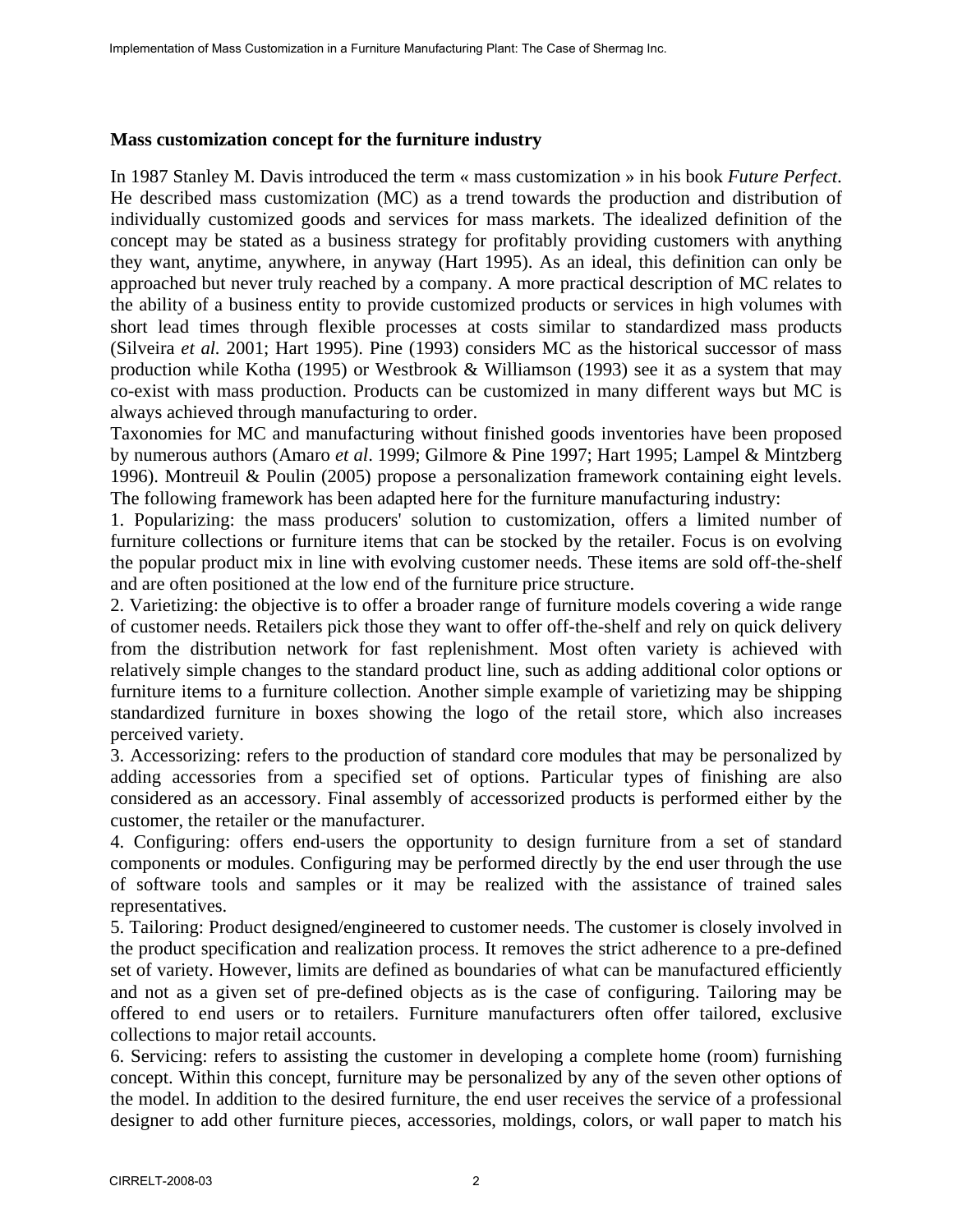particular taste or interests. The furniture manufacturer is part of a network of home furnishing producers offering a complete range of products.

7. Adjusting: product is adjusted to customer needs after usage. The product has to be adaptable to offer options allowing for adjustments. An example for adjusting would be a baby crib with side rails that may be used as head and foot panels for a twin size bed when the baby has grown. Adjusting may be integrated to create an evolutional furniture item (eg. adjustable office chairs).

8. Monitoring: refers to the ongoing gathering of data regarding the evolution of the needs of a customer. The objective is to know when to suggest new products or services to a customer. For the furniture industry, this could mean finding the moment in a customer's life when new furniture that better fit her evolving lifestyle, might be sought after. Other examples would be gathering customer information on the acquisition of a new home, setting-up a home office, additional persons joining the household or persons leaving the household, e.g. events that offer the potential for new business for furniture manufacturers and/or retailers.

The concept of product platforms as described by Vuuren and Halman (2001) is strongly related to accessorizing and configuring. These authors point out that the underlying logic of a product platform consists of three aspects: 1. modularity, 2. standard interfaces for assembling and 3. design standards that the modules conform to. Product platforms may be considered as enablers for accessorizing and configuring.

The eight customization levels may be divided into three groups: 1. pre-sales product customization, 2. after sales product customization and 3. ambience customization. Popularizing, varietizing, accessorizing, configuring and tailoring are related to product customization and activities are performed prior to furniture sales. Adjusting and monitoring are related to after sales options while servicing may put any of the seven other customization levels in an ambience adding value to the product.

Figure 2 presents the relation between the eight personalization levels, customer involvement, and manufacturing processes. This model from Poulin *et al*. (2004) is adapted to the furniture industry. The production flow direction goes from right to left reflecting that the end customer is the starting point pulling the production process towards him. The decoupling point marks the beginning of the process leading to a personalized product. From the decoupling point on, production is strictly done to-order. Prior to this point, production may be in either a push or pull mode. Achieving fast responsiveness and low production costs becomes increasingly difficult when moving the decoupling point up stream (e.g. closer to product design). For cost minimization purposes, inventories of products at the decoupling point have to be kept at a minimum. For minimal cost, variety before the decoupling point should be minimized by adopting part standardization and modular design (Åhlström and Westbrook 1999; Pine 1993). Low cost in a MC environment is achieved through economies of scope - the application of a single process to produce a variety of products and the use of standardized core modules to build personalized products (Kotha 1995; Feitzinger and Lee 1997).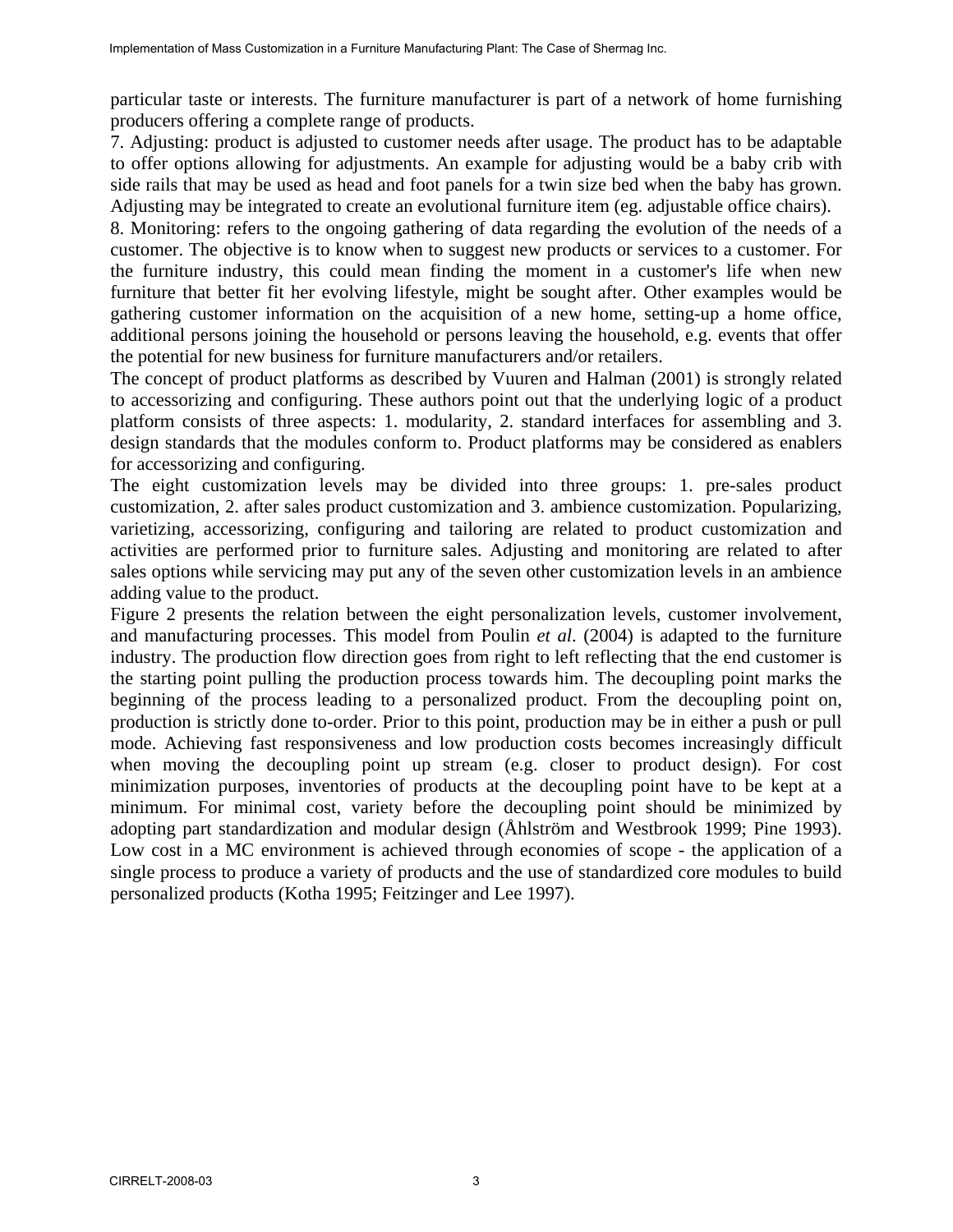**Figure 2. Point of customer involvement and decoupling point for furniture manufacturing (adapted from Poulin** *et al***. 2004).** 



Moving to MC is a strategic decision which impacts the organizational structure of a business. However, it has the potential to uncover revenue drivers that might otherwise be forgone or be seized by competitors (Hart 1995). Kotha (1996a) also sees MC as a competitive advantage for a first mover, although this advantage may be fleeting. Nonetheless, a company that finds itself and its competitors offering similar levels of MC might discard MC as a competitive edge (Amaro *et al*. 1999). In such cases, MC is simply a core characteristic of the business which allows it to stay at level with competitors. As discussed in more detail later, the use of MC strategies in the furniture manufacturing industry may vary from one sector to another. MC might be considered as a competitive edge in one sub-sector (e.g. the wooden casegoods household furniture industry) and be part of the core characteristics of business practices in another (e.g. the kitchen cabinet industry).

Benefits of MC are more often related to customer and market impact than to costs and profits (Åhlström and Westbrook 1999). The example of the National Bicycle Industrial Company (NBIC) of Japan may be cited to confirm that statement. However, the introduction of MC bicycles had an important impact on customers' perception of the NBIC brand name and undoubtedly increased NBIC's core business – mass produced bicycles (Kotha 1995, 1996a, 1996b).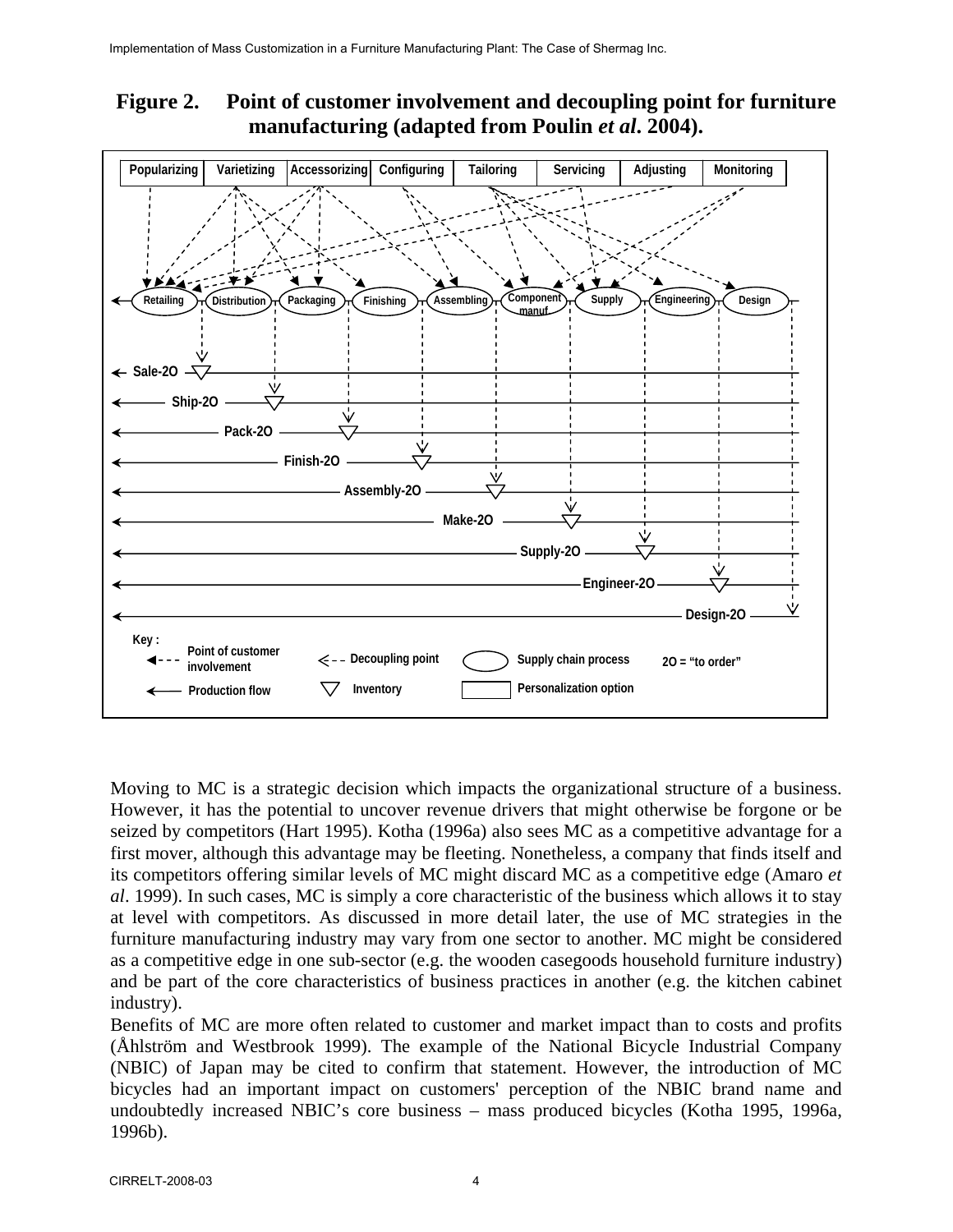#### **Furniture industry economics**

MC has been mentioned as one of the strategies that could allow North American furniture manufacturers to stay competitive in a context of global competition (Postrel 2005, Buehlmann *et al*. 2004, Schuler and Buehlmann 2003, Bullard and West 2002, Collins 2002). An argument can be made that furniture, given its prevalence in everyday life and its use as a status symbol, is extremely suited for the concept of MC (Buehlmann *et al.* 2004, Fletcher and Wolfe 2004, Schuler and Buehlmann 2003). If customers pay premiums for customized computers, cars or clothes, furniture products should represent similar opportunities. One theory is that there may be a correlation between the level of imported furniture sold in the U.S. market and the level of MC adaptation. While no conclusive evidence can be offered due to the complexity of such industrywide analysis, data is presented below to support this proposition.

#### *Wooden casegoods household furniture (NAICS 337 122)*

A typical wood casegoods household furniture plant in North America may produce 10 different furniture collections. Each of these collections may count for about 15 furniture items. Design and construction are seldom standardized or modularized. Given that one collection represents 500 to 1000 components, the total number of components may reach 20,000. Production planning is centralized and based on market forecasts. The plant layout is often a mixture between the job shop concept and flow shop layout and production operates in push mode (Chase *et al*. 1998). Buffer stock is present on the input and output side of each process resulting in a high level of work in process (WIP) pieces. Finished furniture is inventoried and distributed from the factory to distribution centers or retail stores. Despite the high level of inventory that such a plant carries, customer order response time is generally between six and twelve weeks. The wooden casegoods household furniture industry is mainly operating in a ship-to-order mode. Little personalization is possible under such conditions.

Figure 3 presents total wood household furniture imports from 1997-2005 and imports from the two leading exporting countries to the U.S., namely the People's Republic of China and Canada, respectively. Total imports are presented in billions US\$ (left axis) and imports from the leading countries are presented as a percentage of total imports (right axis). U.S. domestic shipments (defined as domestic production-exports) from 1997 to 2002 are presented in billions \$ and relate to the left axis. The latter indicates the presence of U.S. manufacturers on their domestic market and may be considered as a measure of domestic market control. Official production data were available to 2002. Import and export data were available to the year 2005. According to Figure 3, domestically made and sold wood household furniture increased slightly from 1997 to 1999 and kept stable until 2002 at roughly \$12 billion. The American Home Furnishings Alliance (AHFA) estimated no significant change in US wood household furniture domestic shipments from 2002 to 2005. China replaced Canada as the number one wood household furniture exporting country to the U.S. in 2000. These numbers show that U.S. domestic producers were not able to profit from a growing domestic retail market which grew from \$14.2 billion in 1997 to \$19.6 billion in 2002. Imports gained market share, reaching 63% of the domestic shipments of wooden, residential household casegoods in 2002. Total imports continued steadily to increase from 2002 to 2005. In that year, China represented nearly half of all imported wood household furniture.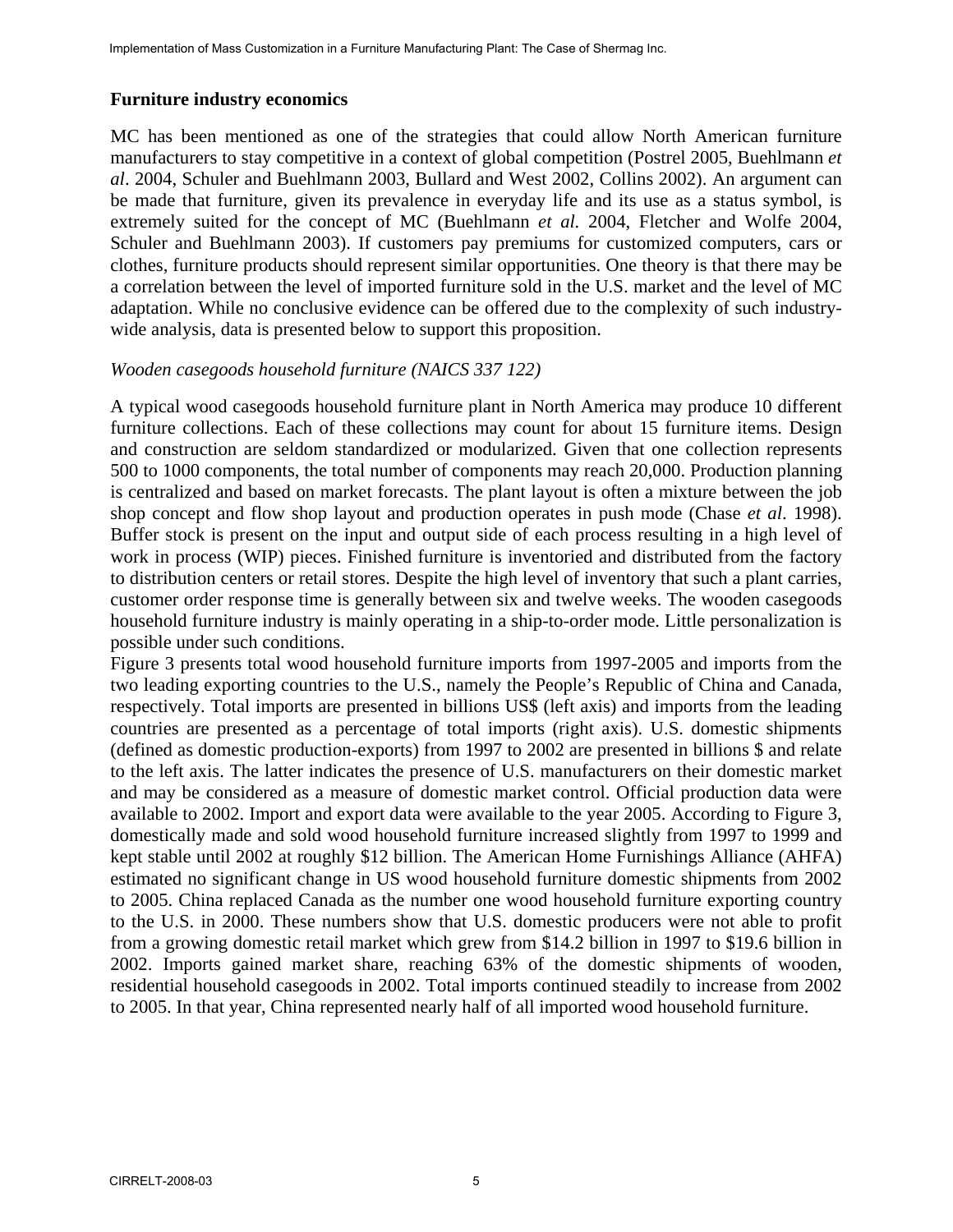# **Figure 3. US wood household furniture domestic shipments and total imports in billions \$ and imports from the leading countries as a percentage of total imports (Source: US Census Bureau and USITC 2006).**



Typically, for a product offering little options for personalization, price, quality, and order fulfillment time are the main sales arguments (Kotha 1995; Hart 1995; Bullard and West 2002). As discussed previously, U.S. wooden casegoods furniture manufacturers are not known to offer significantly faster order fulfillment time than do off-shore manufacturers (Buehlmann and Bumgardner 2005). Moreover, quality often is not different for products from different origins. Under those conditions, price becomes the most important sales argument. However, as the statistics show domestic manufacturers fair poorly in markets where competition is based on price (Buehlmann and Schuler 2002).

#### *Wood kitchen cabinets (NAICS 337 110)*

Broadly defined, wood kitchen cabinets (KC) consist of cases with shelves or drawers and fronts. Cases and shelves are generally made from composite wood products in rough, melamine coated or veneered forms. Fronts and drawers may be made from solid wood or composite wood products. To ship a complete kitchen, all units of a given order are often processed as one batch. However, fronts, drawers, shelves and cases may be processed in different departments or even different facilities. The kitchen cabinet industry has some of the most advanced systems to facilitate such dispersed production. The parts will merge on the assembly line. Appliances, however, may be shipped directly to the installation site.

Figure 4 presents total wood kitchen cabinet imports from 1997 to 2005 and exports to the U.S. from Canada and China, the leading KC exporters to the U.S. Total imports are presented in billions \$ and imports from the leading countries are presented as a percentage of total imports. The value of domestic shipments of wood kitchen cabinets increased continuously from \$9 billion in 1997 to \$14 billion in 2002. Overall import share is low at 4% of domestic shipments in 2002. However, imports increased continuously to 2005. Canada, the leading exporter to the U.S. represented about 90% of the total imports in 2000. Its import share decreased to 69% in 2005 while China, the second most important exporter of kitchen cabinets to the U.S. saw its import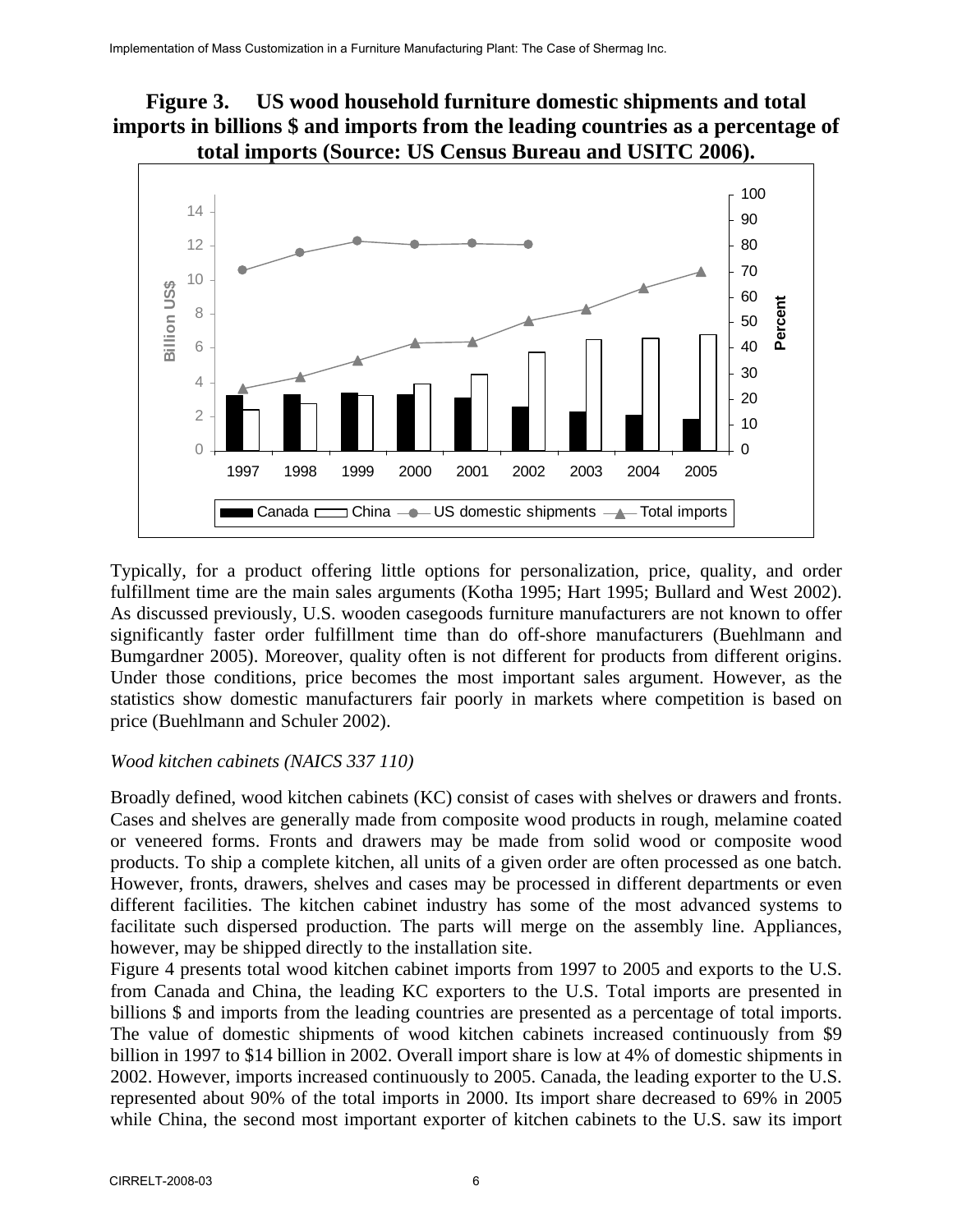share increase to 18% in the same year. American kitchen cabinet manufacturers do not appear to be under particular pressure from international competitors. Therefore, the U.S. based companies were able to take full advantage of an expanding U.S. market and have grown domestic sales by 56% from 1997 to 2002. An argument can be made that the make-to-order manufacturing strategy of the kitchen cabinet industry presents a significant barrier to offshore imports.

# **Figure 4. US kitchen cabinet domestic shipments and total imports in billions \$ and imports from the leading countries as a percentage of total imports (Source: US Census Bureau and USITC 2006).**



### **Discussion of furniture data**

It has to be pointed out that the presented furniture import data includes finished products only. Furniture component and raw material imports are not captured by these numbers. Given the data shown and the observations made on the two different sub-sectors of the furniture industry, the proposition can be made that MC practices do have a positive influence on the prosperity of an industry sub-sector, or at least they help domestic manufacturers better cope with imports. To further substantiate the assumption, it is worthwhile to contrast two extremes, the wood household casegood sector versus the kitchen cabinet sector. The former is loosing market share on a large scale (by now, more casegood furniture are manufactured outside the U.S. than inside, while the later seems to contain imports successfully at single digit levels (Buehlmann *et al*. 2004)).

Indications exist that the level of MC adaptation in these two industries are one reason for the difference of levels of the market share held by the domestic producers. Indeed, household casegood furniture is sold from inventory with little or no customization while kitchen cabinet manufacturers make a completely different value proposition to their customers. Home Depot Expo Design Center division, as an example, offers nearly 30,000 different combinations of color, style and wood species to buyers of kitchen cabinetry. The center customizes wood stains to any color sample customers bring in. Additionally, to give the resulting kitchen cabinets a lived-in look, buyers may choose from a menu of special effects, including cracks, dings and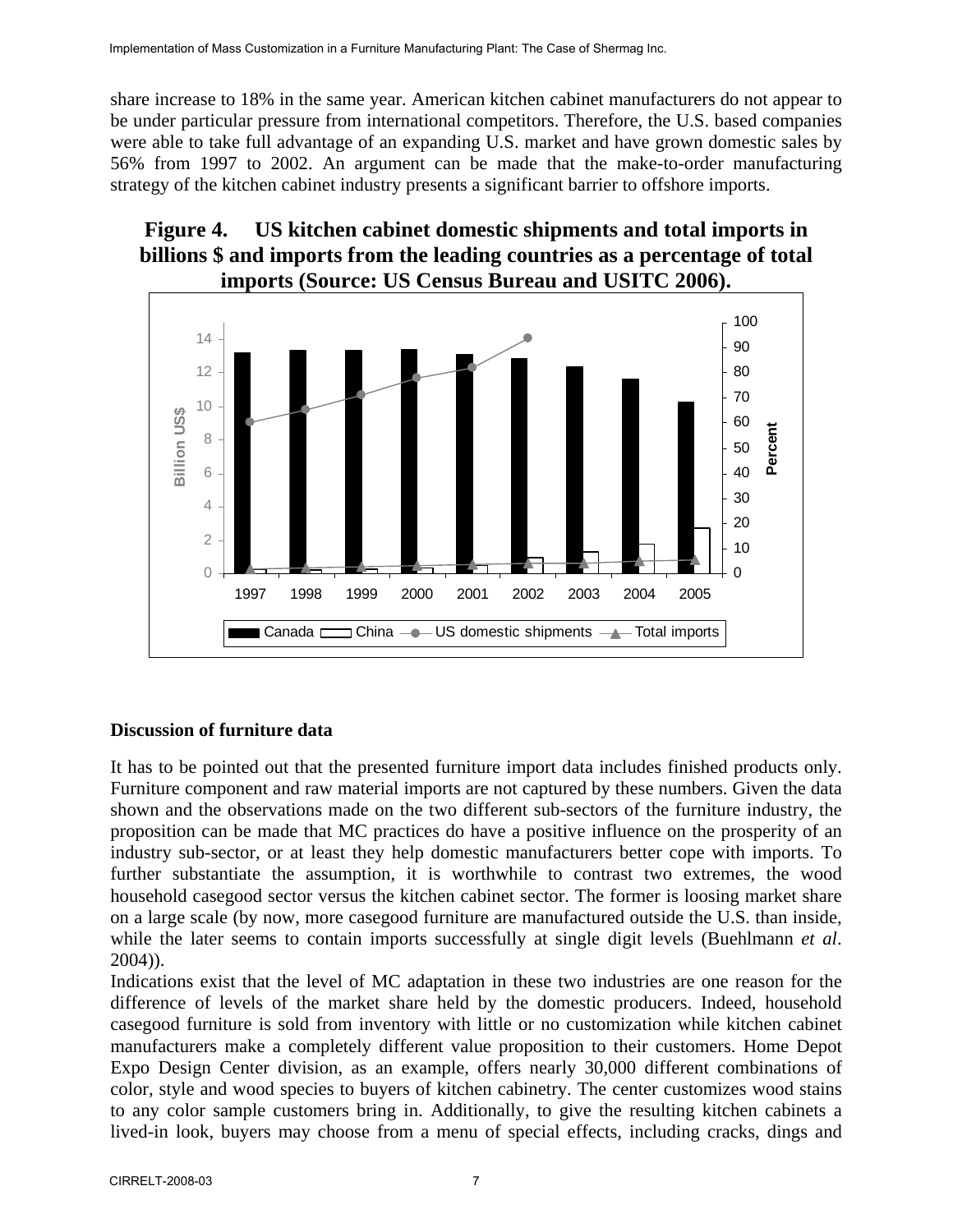deep gouging. Through the entire design process, customers are guided by professional designers or specially trained staff. Different cabinet modules may be configured according to individual customers' needs. The designer or sales representative configures the kitchen using software developed by the kitchen cabinet industry. The software has built-in visualization, permitting instant three-dimensional visualization of the design for assessment by the customer. Configuration, colors, materials and functionality are easily modified until the customer is satisfied with the result.

After placement of the order, a second software module generates the bill of materials, orders all third-party components and creates all CAD/CAM information needed for the kitchen cabinet manufacturer. Then, the kitchen is made-to-order and sent to the customer's home for installation on a predetermined date (Fletcher and Wolfe 2004). This development of the kitchen cabinet industry was initially driven by the need to optimize space. In the 1950's companies started to offer cabinets fitted into a given space instead of individual free standing fixed dimension cabinets. To produce those fitted cabinets efficiently, standardization and modularity were essential. To create a functional cooking environment, many special purpose accessories were introduced. Kitchen cabinets were now sold as complete systems and have become the most expensive part of all furniture usually found in a home. The design complexity and the importance of the investment created a need for assistance by professional designers – end users wanted to be sure they were buying the best possible system for their kitchen space. Wood household furniture consists of individual furniture pieces. These items are generally not fitted into a given space and manufacturers had less pressure to develop component standardization and product modularity. This lack of standardization is today a major barrier for companies to offer customized products. Wood household furniture is sold as individual items with little possibilities to modify the product and no designers are needed to assist end users. All which make this furniture vulnerable to copy and production in low labor cost countries.

Should the proposition that the level of MC adaptation has a positive influence on the prosperity of an industry sub-sector be true, then the industry should actively move towards MC.

# **Brief company description**

Founded in 1977, Shermag Inc. designs, manufactures and distributes wood casegoods household furniture through different retail stores and major retail accounts in Canada and the USA. These activities are realized throughout a proprietary network of sawmills, component production plants, assembly plants, warehouses and distribution centres. Product design, marketing, sales and the support activities of finances, human resources and information technology are centralized in one headquarter. All its plants are located in Eastern Canada. Regarding annual sales, the company is ranked in the top 100 list of North American household furniture manufacturers (www.fdmonline.com) and employs more than 1750 employees.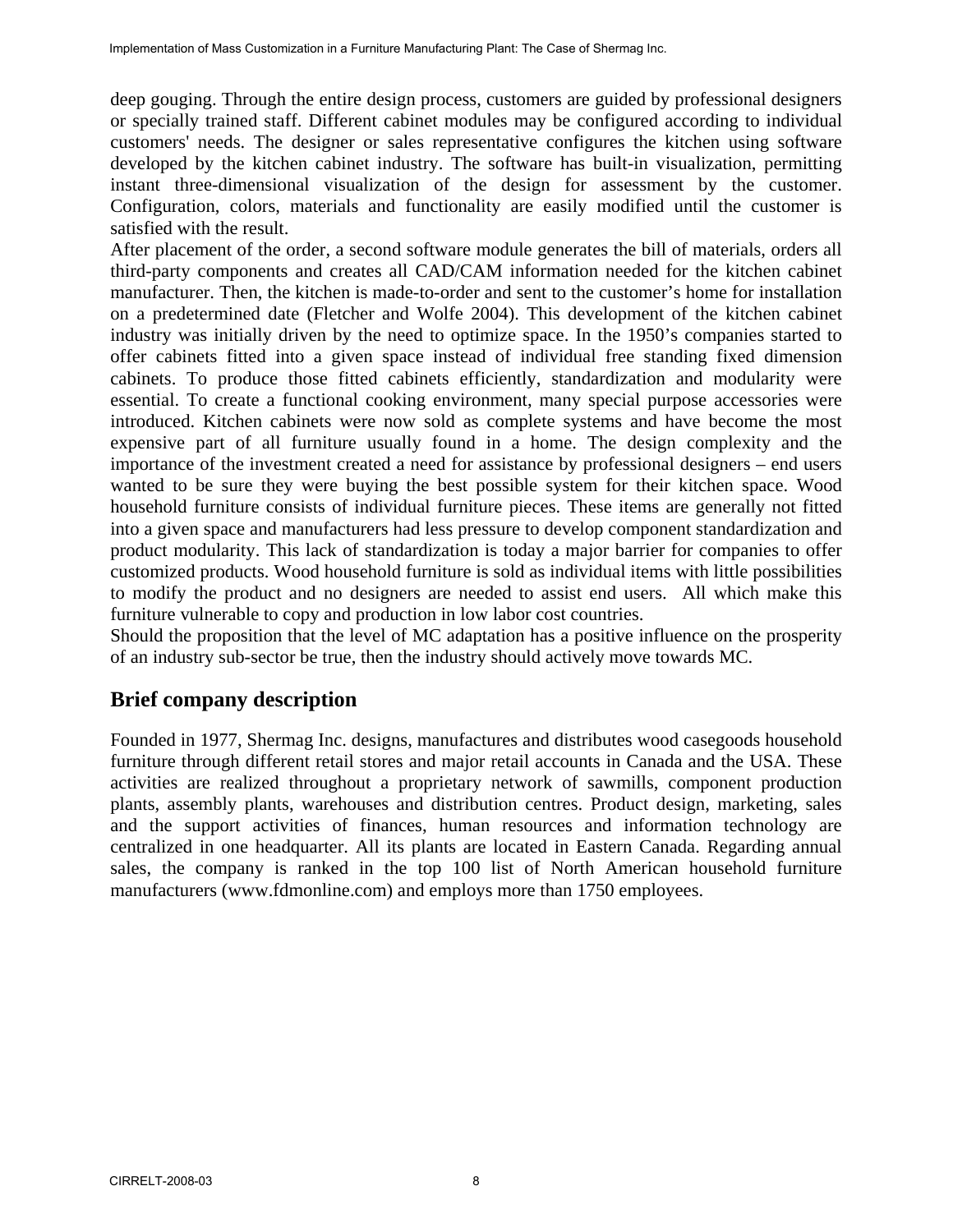| rabie 1.           | Overview of company data.               |
|--------------------|-----------------------------------------|
|                    | Company data                            |
| Name               | Shermag Inc.                            |
| Address            | Sherbrooke QC Canada                    |
| <b>WWW</b>         | www.shermag.com                         |
| Year of foundation | 1977                                    |
| Number of          | 1300                                    |
| employees          |                                         |
| Industry           | Wood casegood household furniture       |
| Products           | Dinning rooms, bedrooms, gliders, sofas |
| Markets            | <b>USA</b> and Canada                   |

**Table 1. Overview of company data.** 

The previous section described the changes in the wood casegoods household furniture sector in the USA over the last nine years. The growing percentage of imports from China, the increasing US/CAN exchange rate and the consolidation of distribution channels have had a particularly heavy impact on the Canadian industry. To avoid an increasing loss of profit margins and strengthen the competitiveness of local plants, the company decided to pursue a strategy of MC, with new accessorizable and configurable products.

Aiming at a close to ideal MC proposition, these new products should be offered at almost the same price and with shorter order fulfillment time than regular products. The traditionally varietized, high volume mass produced items should then be gradually replaced in local plants by this new value proposition. This case study portrays the initial changes that have been made in one of the company's plants to adapt it to this new business model. The plant operations cover component production, assembly, finishing and packaging of bedroom furniture.

### **MC product**

Bedroom furniture is industrially organized in collections. Each collection encompasses between 10 to 20 furniture items, such as beds, mirrors, drawers and armoires. The internal complexity of these items varies from 10 components in a mirror to more than 100 in an armoire. A regular, not customizable, collection can contain from 500 to 1000 components, with 10% of common parts within the collection and almost inexistent standardization among other collections. For these products, the customizable characteristic offered is the finishing color, generally in a range of three or four possibilities.

For the new products, two concepts were used in the product design process: product platform and component standardization. With these approaches, it was possible to design a collection that offers two times more items with 25% less components (Figure 5) and a fivefold increase in the percentage of internal common components. With this new structure, the final customer may choose between four furniture styles based on one product platform. The four styles show important aesthetical differences but have a high degree of structural commonality.

The new product also involved the participation of the suppliers of finishing material and hardware. The finishing color possibilities were doubled and it is also possible to choose between different types of hardware. This last possibility characterizes the accessorizing side of the product. The choices are made at the retail store and the sales staff has direct access to the company's ERP system via Electronic Data Interchange (EDI) to place the order. This allows the plant to see when an order enters and which retail store placed it. The final product is delivered to the company's distribution centres and then to the retail store.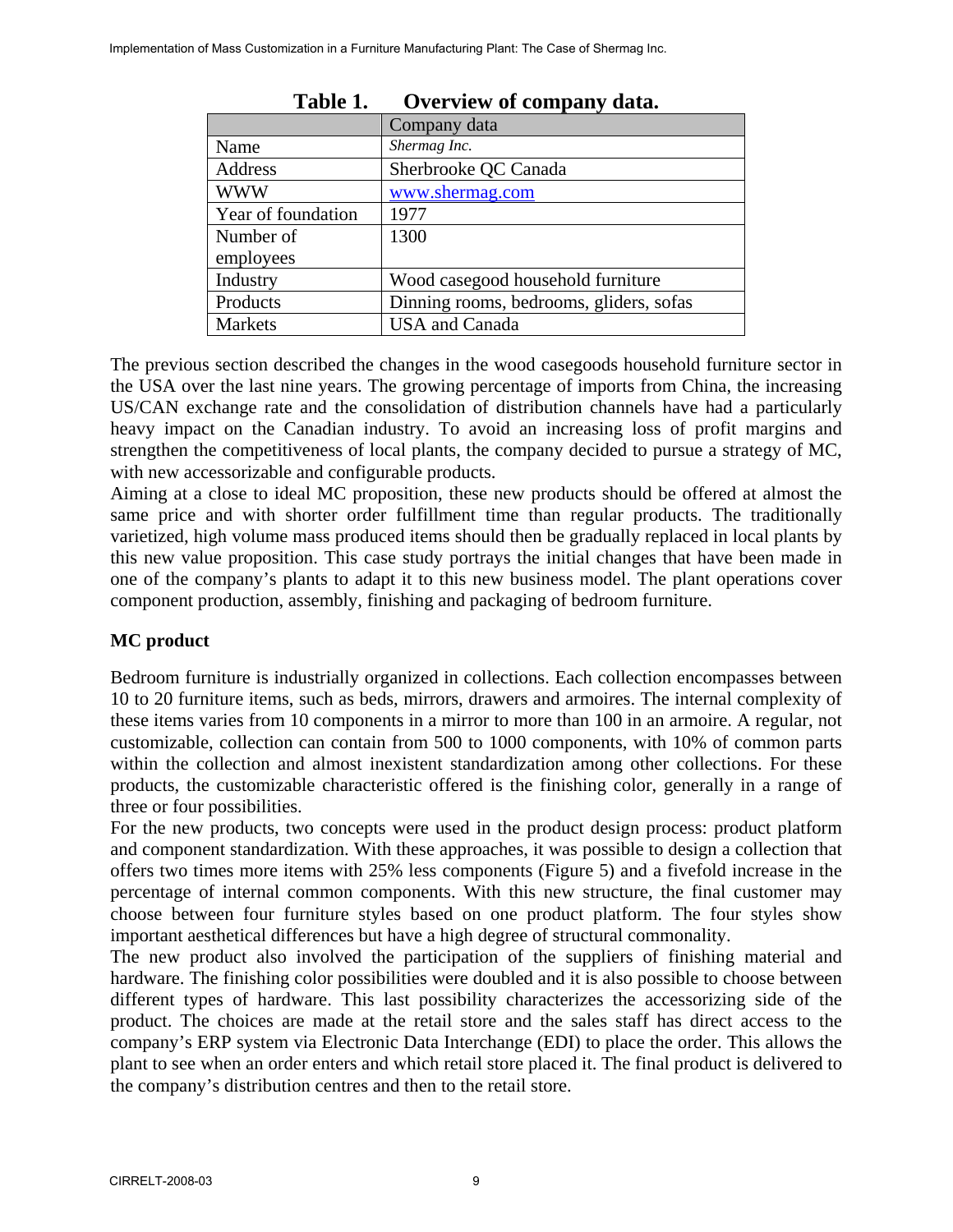

**Figure 5. Impact of product platform approach in the furniture collection design.**

### **MC plant transition**

As previously mentioned this case study was conducted in one plant of the company. An actionresearch approach was adopted to help identify some of the changes that should be made at the plant level to sustain the new customized value proposition. This approach is characterized by a collaborative problem solving relationship between researchers and company professionals to solve real problems and to generate new knowledge, what is well suited to this type of problem. The concept of iterative action-research cycles proposed by Coghlan & Brannick (2002) was utilized. It is composed of four parts:

- i. Analyze current situation;
- ii. Define and plan the changes that have to be realized;
- iii. Implement the changes planned;
- iv. Evaluate the obtained results.

The nucleus of the action-research group was formed by the plant manager, the plant engineer and a PhD student in industrial engineering, who is one of the authors of this article. Constant interactions were made with the top management and other internal specialists when necessary. Visits to the plant were made during an eight month period in 2005. Five elements of the manufacturing plant were analyzed: layout, production technology, human resources, production planning and control (PPC) and performance indicators. The main actions taken in each of the four phases of the action-research cycle will be briefly presented in the next subsections.

#### *Analyze current situation*

The mixed-model value stream mapping technique proposed by Duggan (2002) was used in this first phase to identify and map the material and information flows in the plant. The plant ships items to distribution centers of the company and the shop-floor is divided functionally into the rough mill, machining department, sanding department, sub-assembly posts and a continuous conveyor sequentially encompassing the activities of assembling, finishing and packaging (Figure 6). The departments each contain several machines and work stations and the automation level is low.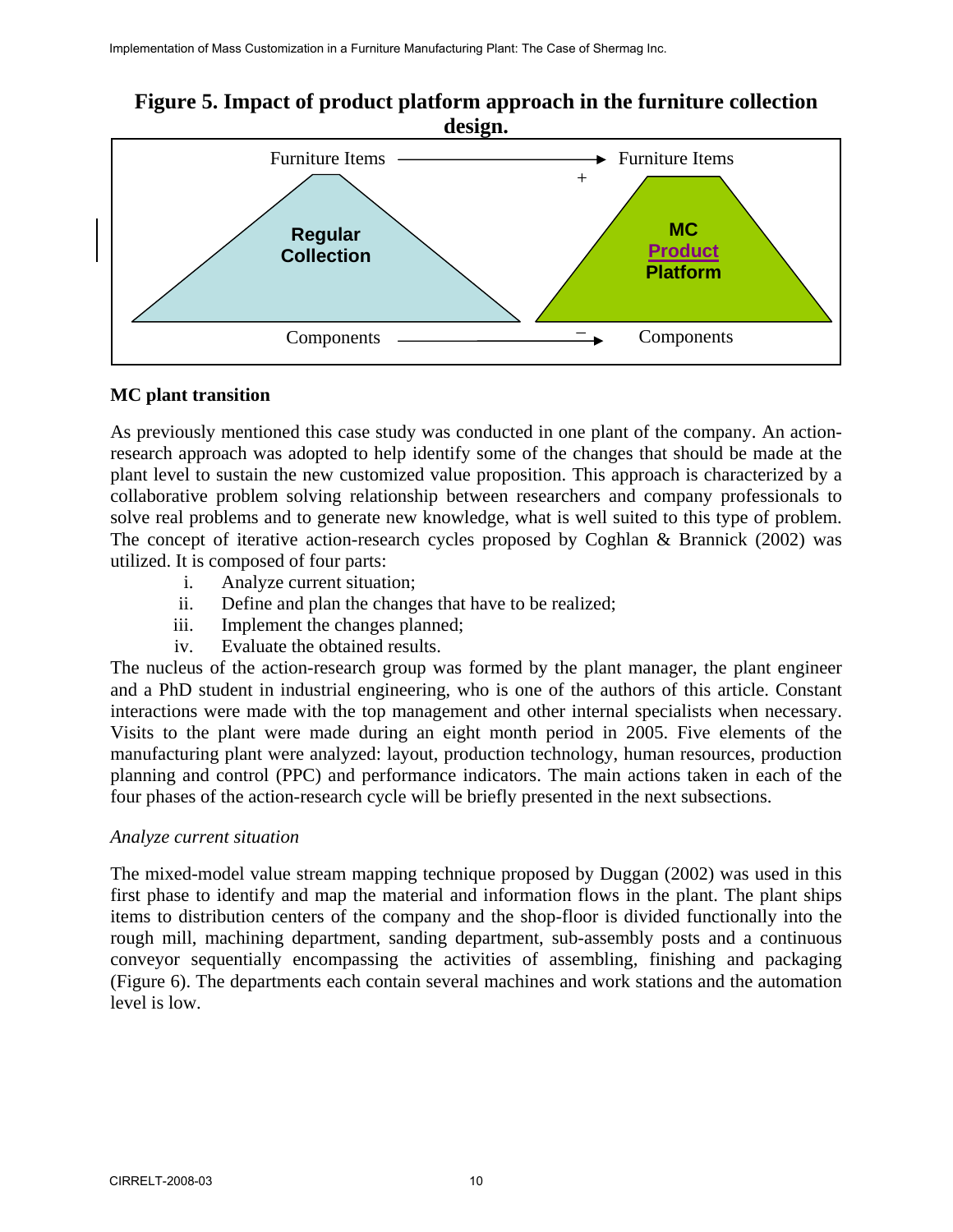

The plant has 80 unionized production employees, working in one shift. There is one supervisor per department, except for assembly and sub-assembly, which have a common supervisor. The plant management is composed of the plant manager, a production engineer and four technicians, responsible respectively for product improvement, quality control, planning and purchasing. The personnel in charge of maintenance, machine programming, industrial engineering and quality management are shared resources among several plants.

Four kinds of raw materials are feeding the plant at different production stages: lumber for the rough mill, veneer for the machining department, chemicals for the finishing department, and hardware and packaging material for the packaging department. The lumber and veneer suppliers are company owned. The chemical, hardware and packaging suppliers are outside suppliers and deliveries are made several times a week.

Regarding the information flow, once a retailer places an order, the Sales & Marketing (S&M) department verifies the availability at the distribution centers and schedules the delivery. The aggregated replenishment and production volumes are sent once a week to the plant management, who defines weekly and daily production schedules with the supervisors. Controlling of the processes prior to the assembly line is the daily responsibility of the supervisors. From the assembly line downstream, the PPC is realized with assistance of an ERP system, updated hourly. The regularly monitored performance indicators are the manufacturing response time, measured by the work-in-process level, the absenteeism and daily production in terms of sales volumes and workforce utilization based on standard-work levels. The critical indicator in this first actionresearch cycle was the current manufacturing response time that added up to 20 days and exceeded the company's objective.

#### *Define changes*

The plant's main goal was to reduce by 50% the manufacturing response time to have a shorter delivery delay. To face this operational challenge, the action-research group chose to set a decoupling point for the components of the configurable items prior to the sub-assembly operations. This initial choice for an assembly-to-order strategy for the products was in concordance with the suggestion of Astiazarán & Lakunza (2005). The processes regarding the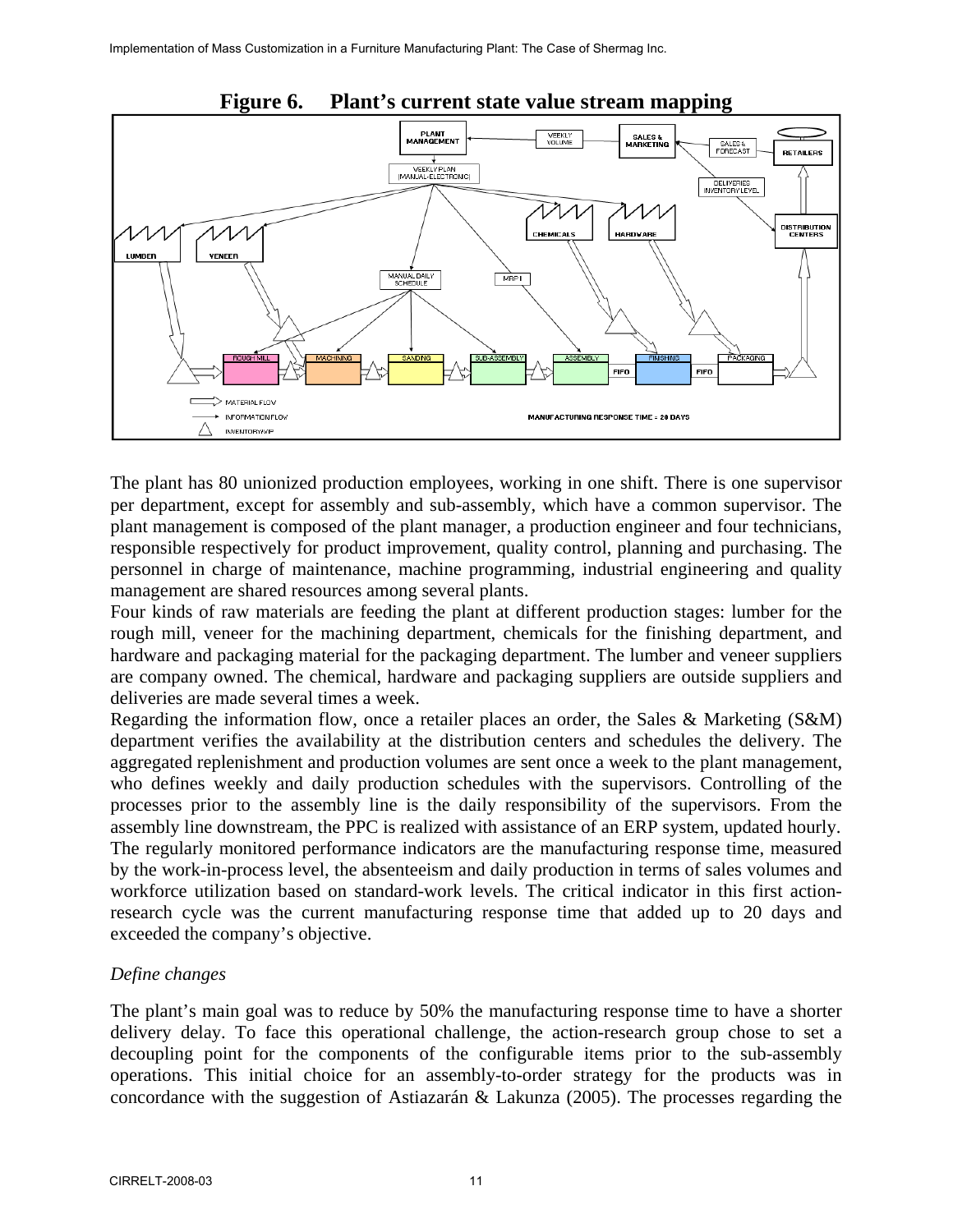replenishment of customized inputs from finishing and hardware suppliers were not discussed in this cycle.

The plant management's first objective was to reduce and manage the inventory at the decoupling point at the minimum possible level. To reach this objective, three production management concepts were identified:

- Development and application of Kanban and pulled production routines prior to the decoupling point, as well as production management techniques to reduce lot sizes, balance and level the production scheduling;
- Application of total quality control techniques to assure the quality of the components at the decoupling point;
- Development of a culture of continuous improvement to help reduce costs and increase the efficiency of the plant.

This reflection generated an action plan regarding the plant layout, the production technology used, human resources, the PPC approach and the performance indicators. Figure 7 presents the future state value stream mapping proposed based on the discussions of the group.



**Figure 7. Plant's proposed future state value stream mapping.** 

*Layout:* the need for higher flexibility drove a thorough study of the operations sequences and the product bills of material which suggested a reorganization of the plant layout for the departments of machining, sub-assembling and assembling. The machining department should be reorganized in work cells focused on component families. The sub-assembly work stations should be brought closer or integrated into the assembly line, which should be divided into four smaller segments, dedicated two by two to a specific item family (mixed model, mixed pace).

*Production technology:* changes or investments in machines and production technology were not identified as a priority. Some of the reasons were the identification of surplus capacity and the fact that maintenance and setup times did not substantially impact plant performance at that time. However, it was important to stress that the equipment utilized in all departments was labor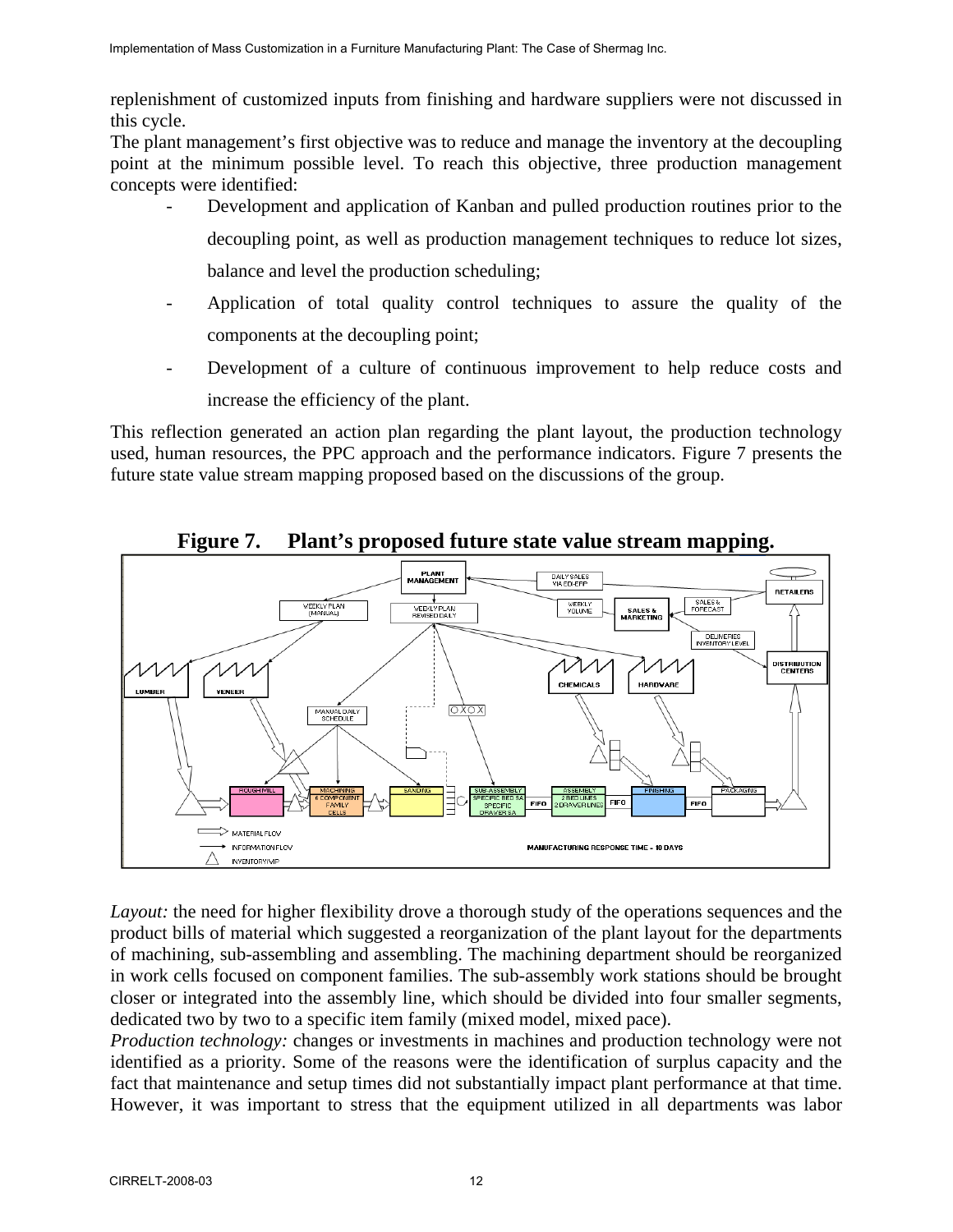intensive. This means that variations in the number of operators directly impacted production capacity. This is one of the reasons why absenteeism was a key performance indicator.

*Human resources:* the reorganization of the machining and assembly departments increased the need for flexible and polyvalent operators. The union leadership should therefore participate in the decisions to validate and support the investments in shop-floor reorganization, communication and training of the employees. An agreement for employee polyvalence should also be signed. Considering the extreme importance of the workforce in the processes, training was a strategic issue. The new proposed training structure considered basic teaching of reading and mathematics, to fill educational gaps and help the comprehension of work instructions and technical formation on production improvement techniques such as kaizen, 5S, visual management and single-piece flow.

*PPC:* major challenges for PPC were related to real-time order entry and the management of the components warehouse for the customizable products. The orders of customized products should be added to the regular orders from the S&M department by the plant management. The employee responsible for the picking of components at the warehouse should receive the daily schedule from the supervisor and collect the components needed for each customized item. For each component, two ordering points were defined and identified visually in the warehouse. When the inventory level reaches the first ordering point, a card is sent to the planner by the employee responsible for picking the components. The component in the quantity defined by the card would then be added to the regular orders. The previous processes from rough mill to sanding in a push mode would then follow this new procedure. If a specific component in the warehouse reaches the second ordering point, a priority signal would be added to its production sheet.

*Performance indicators:* performance indicators should not be changed initially. Two new key indicators should be added, one to measure the on-time delivery of the personalized products and one for the quality of the products.

#### *Implement the changes*

These initial changes in the five decision areas were implemented all the while respecting the project time schedule. The union leadership supported the suggested modifications and the operators actively participated in the displacement of the machines. The new plant lay out had to be completed during the summer season when production generally slows down. This facilitated planning and reduced initial costs of implementation.

Employees were taught the basic concepts and tools of continuous improvement and lean manufacturing shop floor techniques by the plant's production engineer. An agreement was signed with the region school board to assure continuing education in literacy and mathematics. A flexibility agreement was signed with the union.

To assist the implementation of the new PPC system, the shared industrial engineer was assigned two days a week to the plant. No relevant unexpected events occurred during the implementation phase.

### *Evaluate the results*

Once the plant management and the operators became familiar to the implemented changes, an open dialogue was carried out among the action-research group to evaluate the action-research cycle and the obtained results. At that time, the customized production level was 10% of the total volume.

The manufacturing response time, which was the critical indicator to be improved, decreased from 20 to 15 days. It was expected that as the employees would gain more experience with the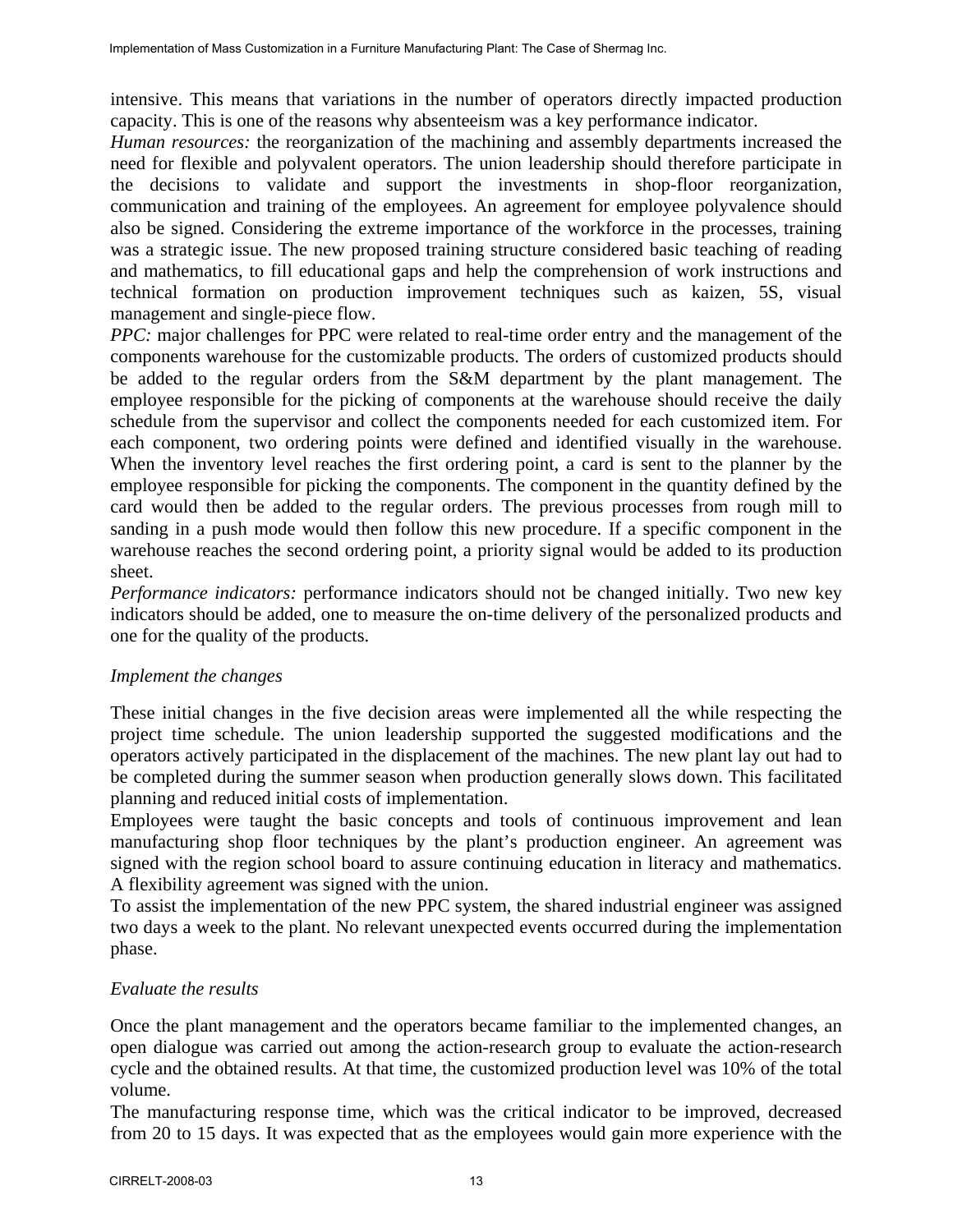new production system and with the implementation of a continuous improvement structure, this number would continue to drop. Even if there is no quantitative measure, the plant manager agreed that plant flexibility has increased and that it became easier to make the daily production schedules.

One of the most important difficulties all along the study was the lack of process data, such as current production cycle times and setup times. This forced the group to make decisions based on experience, approximations and generalizations. The concept of continuous improvement aims to close this gap by measuring the key data necessary to evaluate the plant performance in a structured manner.

As the entire layout changes were carried out at the same time, the production engineer became overwhelmed with the supporting activities. This overload negatively affected the revision of the existing performance indicators, as well as the development of the new ones. The main learning from the negative points of this cycle was that the engineering workload related to layout changes cannot be underestimated and also that the necessary human resources should be carefully planned. Although this limitation had been identified in the definition phase, with postings for two additional jobs - setup time reduction and operations management - none of them was hired until the end of the cycle.

### **MC capabilities**

Although this case study discussed the implications of a MC strategy at the production level, several organizational capabilities were developed simultaneously. As these efforts are recent and the MC level is not high, it is still difficult to assess their real impact. The study highlights some of the challenges of introducing a MC strategy in an industrial sector that is associated with traditional ways of operating and thinking and that had not faced major and dynamic competition for a long time.

The company has showed a commitment to make improvements and change the current situation. Nevertheless, isolated efforts were being done throughout different activities and opportunities remain for greater integration among them. The cellular phone case study conducted by Comstock *et al.* (2004) demonstrates a similar situation.

The new product design structure follows a learning process to gradually integrate several disciplines in development activities. The introduction of the first customized products in the plant was delayed and the production instructions presented errors that had to be corrected. The integration of more disciplines earlier in the design activity would reduce the errors and the development cycle time for new customizable products. Opportunities to increase product modularity could also be considered in light of the new plant layout.

The integration of the retailer through EDI and the ERP system allowed an assemble-to-order approach. Improvements in manufacturing technology and production management can make it possible to pursue a make-to-order approach, pushing the decoupling point upstream in the value chain to component production or even to the rough mill.

The external suppliers of chemicals and hardware are responsible for managing the total inventory of new customizable supplies. The inventory inside the plant is kept at a constant total level, with regular supplies based on electronic Kanban orders. The supply of veneer is based on both regular and customized orders. Lumber supply has not changed. This process could be improved by regular interchanges with external suppliers.

The high dependence on the work force and the need to have flexible and committed employees led the plant manager to develop his human resource management competencies further. To help and recognize these efforts at an organizational level, the performance measurement system should also be revised. For instance, the WIP costs are currently considered uniform all along the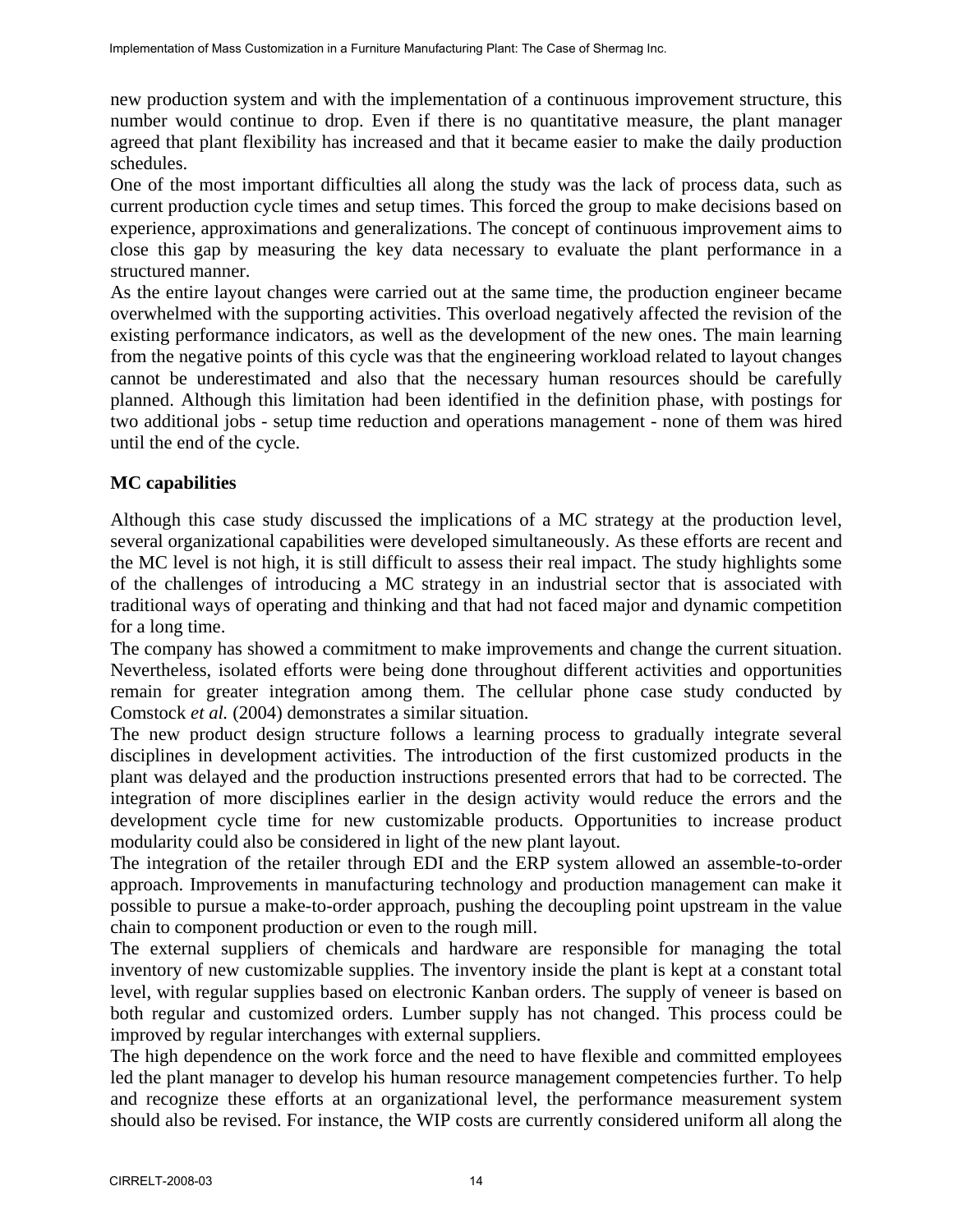value chain inside the plant. The same cost is assigned to a rough milled component and to a machined and sanded component. That does not stimulate an effort to improve and push the localization of the decoupling point upstream.

The plant started to track all the customized orders by client, color and furniture item. That information is used to control inventory level and to create customer profiles. To take full advantage of that information, the marketing department should be involved. Further integration of the areas of product design, IT, production management, performance indicators, supply chain management and customer knowledge would increase the company's MC capabilities and facilitate direct sales to the final customer.

### **Case assessment**

This study presents the initial steps of a wood household furniture company to introduce an MC product in its mass production (MP) system. Differently from the studies conducted by Kotha (1996) and Astiazarán & Lakunza (2005), who addressed a mix of MC and MP over a ten year period, the complete change is not captured in this research. The analysis of an incomplete and ongoing change process could show the constraints and doubts that arise during such a complex change. The objective of this research was to help, understand and document some of the changes being made in a furniture plant relatively to an evolution towards MC. It also highlighted the wide and deep implications of an MC strategy in a manufacturing company.

Plant management has made some changes to improve the material and information flow on the shop-floor by increasing production and employee flexibility. The most important difficulties faced were the lack of historical and current production data and the limited amount of time that the involved people were able to assign to the management of the change process. They were not fully dedicated and pursued their production management routines in parallel.

The case highlights two elements rarely discussed in MC implementation studies: human resources and performance indicators. The participation of the union and the importance of achieving a flexible employee agreement were fundamental. Although complexity management or cost effective product variety management (De Alwis *et al.*, 2005) have already been identified as key capabilities for MC, they have not yet "reached full awareness of practitioners" (Moser, 2005). The choice of significant performance indicators is tightly coupled with this capability, especially in typical mass production environments, where the performance measurement is traditionally based on equipment and resource utilization, rather than on client satisfaction or agreement with the production schedule. An incongruent choice on the key performance indicators can limit the efforts to pursue an MC strategy. As a limit to the case study, it should be noted that only one complete cycle has been performed. Despite being based on a single company, this case describes the current situation of a large number of plants in this industrial sector in North America. It may therefore be stated that the integration of activities and the development of MC capabilities are a great challenge for the North American wood household furniture industry.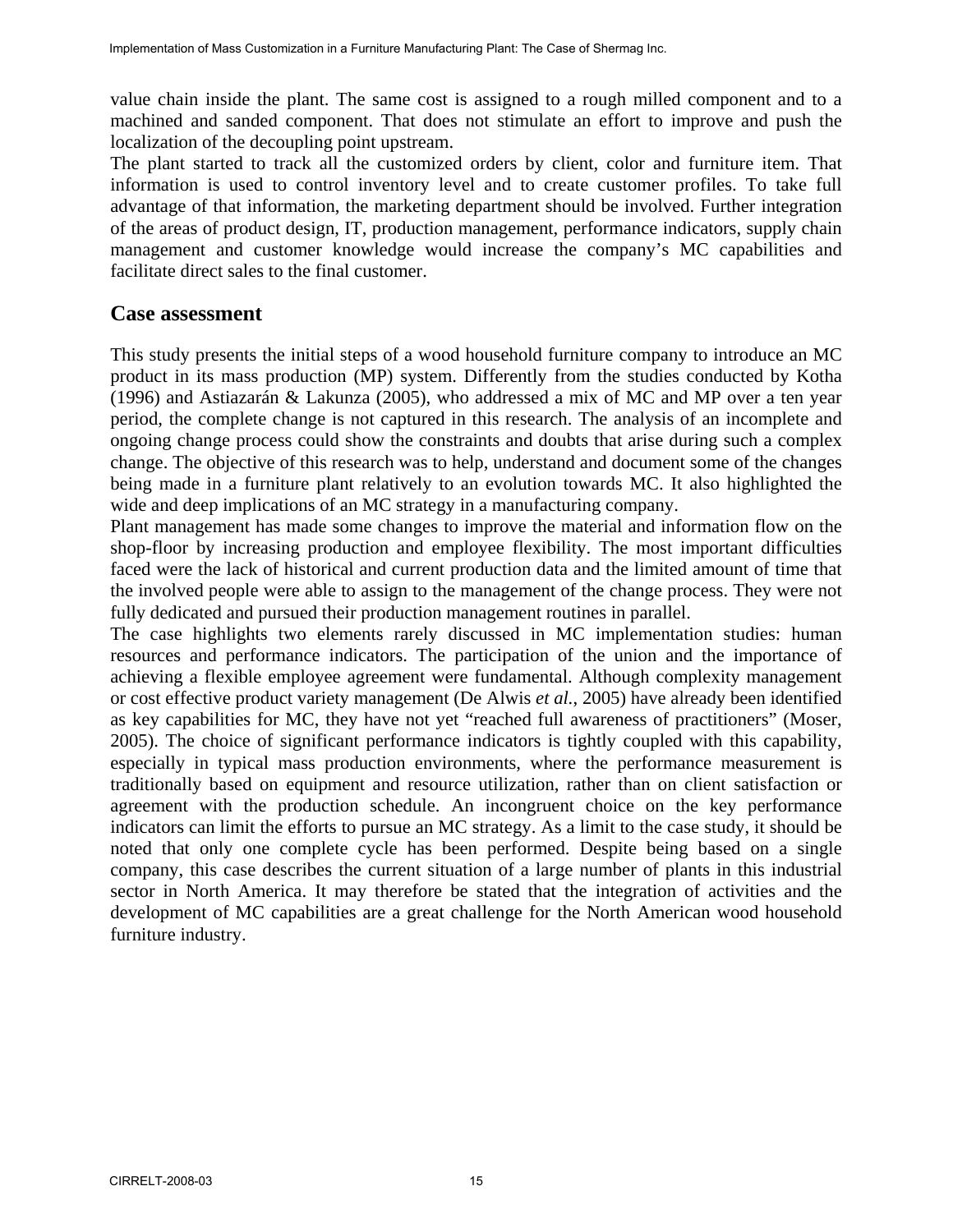### **References**

- Åhlström, P and R. Westbrook, 1999. Implications of mass customization for operations management. MCB University Press. Int. J. of Operations & Production Management, Vol. 19 (3): 262-274.
- Amaro, G., L. Hendry and B. Kingsman. 1999. Competitive advantage customisation and a new taxonomy for non-to-stock companies. Int. J. of Operations & Production Management, Vol 19 (4): 349-371.
- Astiazarán, J.C., Lakunza, J.A. 2005. Bringing the competitive advantage of mass customization into mass production. 3rd Interdisciplinary World Congress on Mass Customization and Customization. Hong Kong.
- Buehlmann U. 2004. Editorial Furniture manufacturing revisited. IMS SMART-fm Newsletter. AIDIMA, Valencia, Spain. No. 6 - September. page 1.
- Buehlmann, U. and M. Bumgardner. 2005. Evaluation of furniture retailer ordering decisions in the United States. Forintek Canada Corp. St. Foy, Québec, Canada. 26 pages.
- Buehlmann, U., A. Schuler and D. Merz. 2004. Reinventing the U.S. Furniture Industry facts and ideas. Proceedings of the keynote presentation at the Annual Meeting of the Forest Products Society - Industry Day. Forest Products Society, Madison, WI.
- Buehlmann, U. and A. Schuler. 2002. Benchmarking the wood household furniture industry in a global market. *Wood Digest*. November. pages 52-57.
- Bullard S. H. and C. D. West. 2002. Furniture manufacturing and marketing: Eight strategic issues for the  $21<sup>st</sup>$  century. Forest and Willife Research Center, Bulletin FP 227, Mississipi. 24 pages.
- Chase, R. B., N. J. Aquilano, and F. R. Jacobs. 1998. Production and Operations Management: Manufacturing and Services. 8<sup>th</sup> edition. Irwin/McGraw-Hill. Boston, MA. 889 pages.
- Coghlan, D., Brannick, T. 2002. Doing Action Research in Your Own Organization. Sage Publications.
- Collins, S. 2002. Waiting for the sofa. The Wall Street Journal. April 26. page W14.
- Comstock, M., Johansen, K., Winroth, M. 2004. From mass production to mass customization: enabling perspectives from the Swedish mobile telephone industry. Production Planning & Control, 15-4, June, 362-372.
- Davis, S. M. 1987. Future Perfect. Addison Wesley Publishing Company. Reading, MA. 243 pages.
- De Alwis, A., Mchunu, C, Efstathiou, J. 2005. A systems thinking approach to ascertain the key competencies of a mass customizer. Submitted to the International Journal of Production Planning and Control.
- Duggan, K. 2002.Creating Mixed Model Value Streams: Practical Lean Techniques for Building to Demand. Productivity Press.
- Feitzinger, E. and H. L. Lee. 1997. Mass Customization at Hewlett-Packard: The power of Postponent. Havard Business Review, January-February: 116-121.
- Fletcher, J. and A. Wolfe. 2004. Weary of catalog furniture and spurred by web retailers, homeowners are designing their own fabrics, tiles – even rugs portraying the family dog. Wall Street Journal (Eastern Edition). New York. Oct. 8. Page W.1
- Gilmore, J. H. and B. J. J. Pine II. 1997. The Four Faces of Mass Customization. Harvard Business Review: 91-101.
- Hart, C. W. L. 1995. Mass customization conceptual underpinnings, opportunities and limits. MCB University Press. International Journal of Service Industry Management, Vol. 6 (2): 36-45.